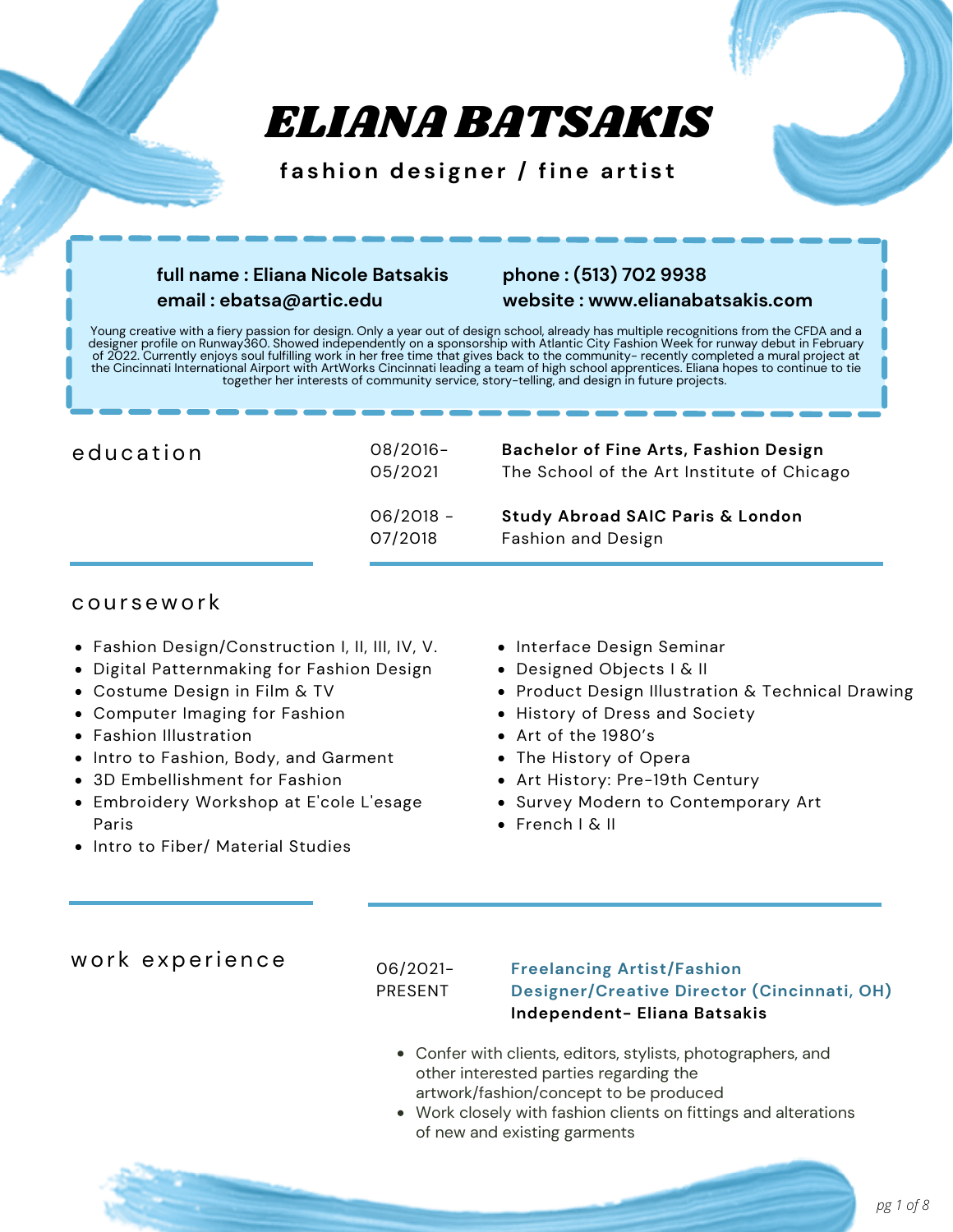

- Submit preliminary plans including sketches, budget, and timeline to clients for approval, making changes as necessary
- Work collaboratively with creative professionals on editorial fashion shoots for publication, traveling as needed
- Run Etsy store ElianaBatsakis (opened 2021, make most sales over Instagram)
- Complete custom commission work and special projects including murals, watercolor paintings, colored pencil portraits, and fashion sketches

#### 06/2022 - PRESENT **Lead Costume Designer (Cincinnati, OH) Cincinnati Actor's Studio & Academy**

- Designed, created, and sourced original costumes for professional stage production
- Researched clothing styles, culture, and historical events surrounding show's time period in order to elevate costume accuracy
- Worked with schedule and tight budget in mind at all times
- Collaborated with actors and director to create costumes with their visions in mind
- Carefully assessed stories and scripts to determine costume needs and functions

#### 04/2022 - 06/2022 **Fashion Designer (Brooklyn, New York) (Undisclosed Project)**

Fashion designer for a currently undisclosed project, unable to give further information until 2023.

#### 07/2021 - 10/2021 **Teaching Artist (Cincinnati, OH) ArtWorks Cincinnati**

- Led a team of high school apprentices on a mural at Cincinnati International Airport (CVG)
- Shared technical and professional skills with youth apprentices and acted as a role model/mentor
- Helped complete project goals, achieving excellent results both in artwork quality and youth apprentice experience while creating artwork for the community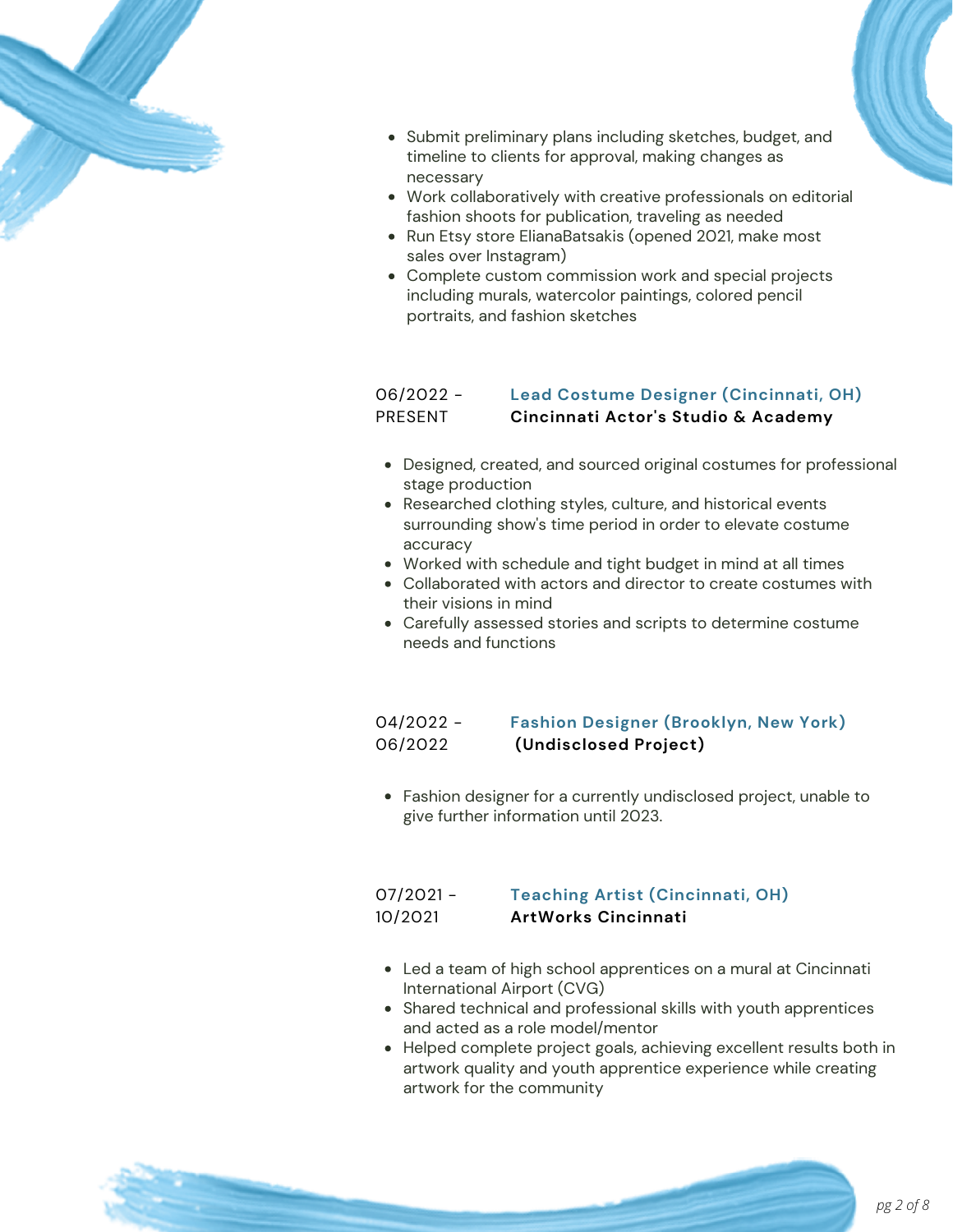

07/2020- 09/2020

# **Design/Construction Intern (New York, NY) Vaquera NYC**

- Drafted/revised patterns and created tech packs for sample production
- Fabric and trim sourced for custom work and SS21 collection
- Assisted production manager in communicating with local factories through quality control, material organization, and gathering materials for cut tickets
- Cut and sewed production samples for SS21 collection, handsewed closures and hems on garments
- Delivered samples, artwork, and various trims to local factories for production

07/2019- 12/2019

### **Design Assistant (Chicago, IL) Brynn Capella Handbags**

- Created tech packs, sketched ideations for future designs, worked directly with contractor on production runs
- Responsible for updating inventory and cost sheets, communicated with suppliers, created sample books and organized swatches
- Updated lifestyle blog, created presentations for trend forecasting, communicated directly with customers, encouraged sales/offered customer support at in-person events

#### 04/2018- 08/2018 **Studio Assistant (Chicago, IL) Alex Ulichny**

- Hand-sewed delicate 3D structures using fishing line to create intricate body sculptures
- Communicated clearly with head designer, shipped completed structures to final location

#### 03/2018- 05/2018 **Studio Assistant (Chicago, IL) Maria Beniaris**

• Responsible for embroidering thousands of beads onto custom bikinis/textile manipulation for "Anaphoric Island" collection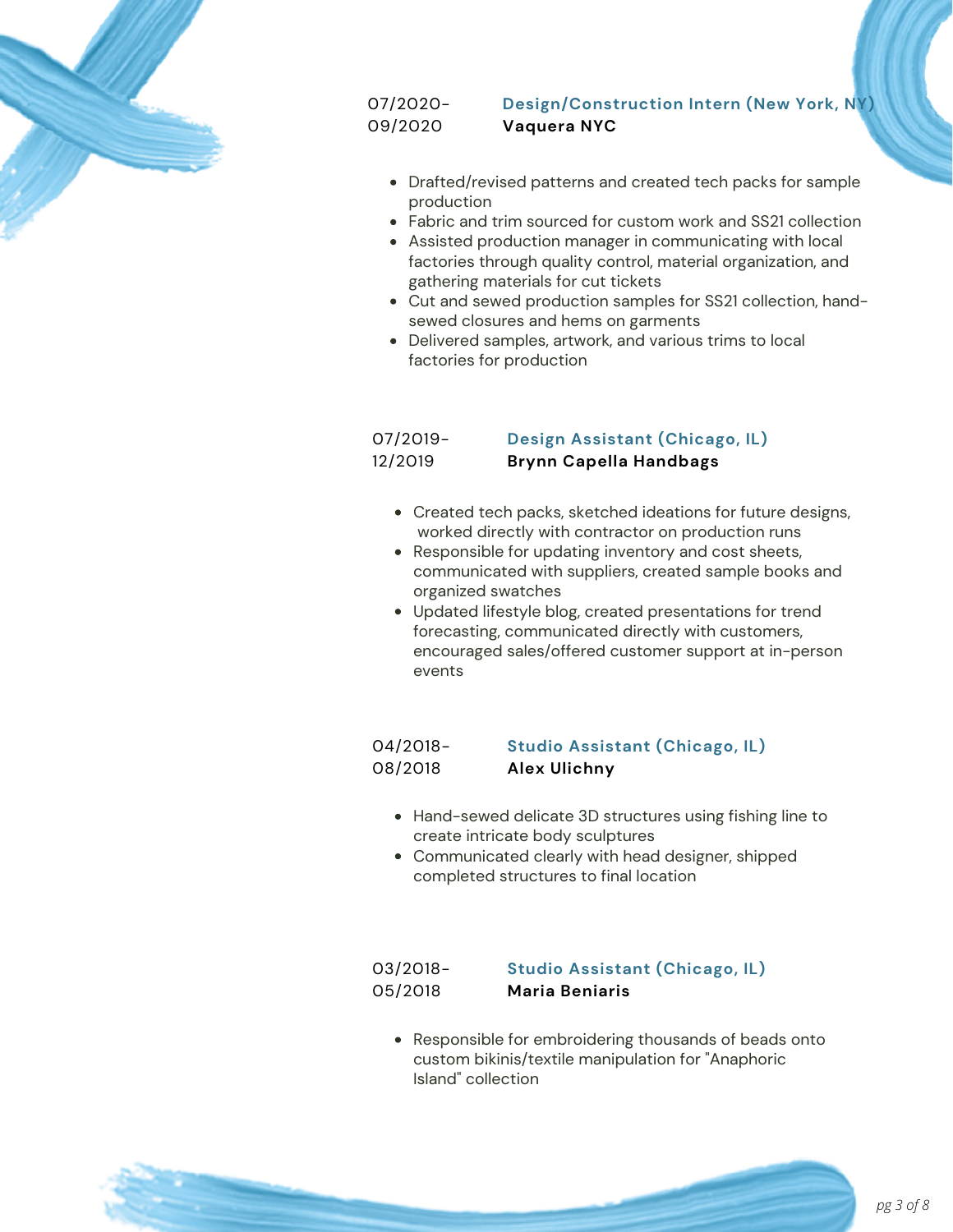

06/2017- 08/2017

**Studio Fine Artist Assistant (Cincinnati, OH) Kelly Burchin LLC**

Assisted in teaching art classes to community youth, assisted on special projects, responsible for maintaining clean work space and brushes

#### 08/2014- 05/2016 **Costume Design Head (Cincinnati, OH) Three Rivers Acclaim Series**

- Designed, constructed, and sourced costumes for stage productions
- Costume maintenance, mended, altered, sorted/cleaned historical clothing

runway experience  $05/2022$ -06/2022 **Netflix Studios (Brooklyn, NY) Undisclosed Project** 05/2021 **SAIC Fashion Core Senior Video (Chicago, IL) Eliana Batsakis** 05/2018 **SAIC Fashion Show 2018 (Chicago, IL) Collaboration with Maria Beniaris** 02/2022 **Atlantic City Fashion Week (Atlantic CIty, NJ) Eliana Batsakis**

# awa rds

### **Atlantic City Fashion Week Designer Sponsorship 2022** *Atlantic City Fashion Week (Atlantic City, NJ)*

**Fashion Council Senior Award 2021** *School of the Art Institute of Chicago's Fashion Council (Chicago, IL)*

**Build Your Way Out Grant Recipient 2021** *School of the Art Institute of Chicago, Student Government (Chicago, IL)*

# **CFDA x Fashion Futures Graduate Showcase 2021**

*Council of Fashion Designers of America (New York, NY)*

**Excellence In Leadership Award 2021** *School of the Art Institute of Chicago (Chicago, IL)*

# **CFDA Design Scholar x Suntchi Image-Maker Award 2020**

*Council of Fashion Designers of America (New York, NY)*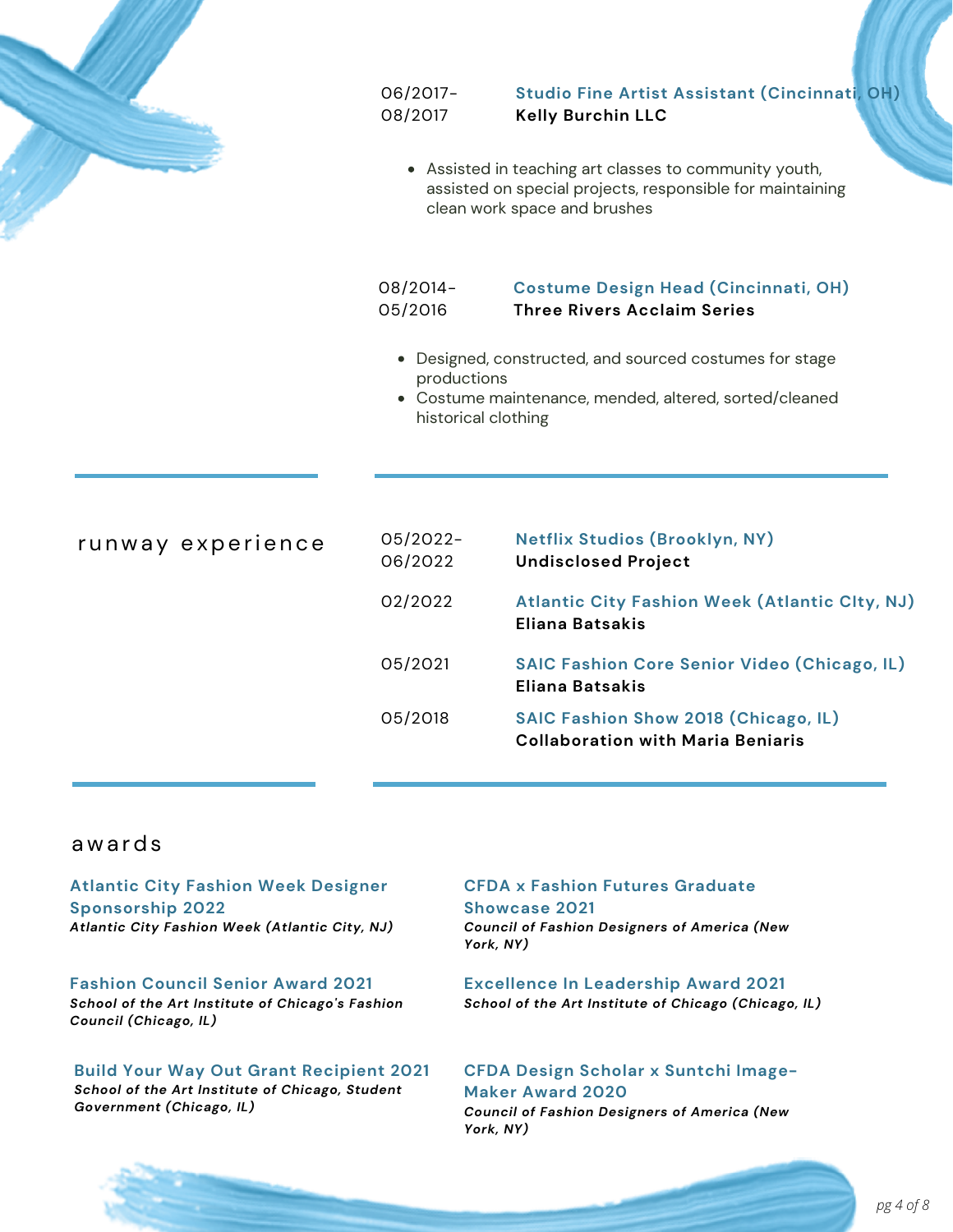

**Taft Art Museum Award of Merit 2016 Taft Art Museum** *(Cincinnati, OH)*

**National Scholastics Art & Writing Awards Silver Medalist 2015** *Scholastic Art & Writing Awards (New York, NY)*

# e x h ibition s

- **Atlantic City Fashion Week 2022** *Atlantic City Fashion Week (Atlantic City, NJ)*
- **SAIC Virtual Fashion Exhibition 2021** *School of the Art Institute of Chicago (Chicago, IL)*
- **CFDA x Fashion Futures Graduate Showcase 2021** *Council of Fashion Designers of America (New York, NY)*
- **CFDA Runway 360 Platform Feature** *Council of Fashion Designers of America (New York, NY)*
- **SAIC Fashion Exhibition "Ode" 2020** *School of the Art Institute of Chicago (Chicago, IL)*
- **BFA Undergraduate Exhibition 2020** *School of the Art Institute of Chicago (Chicago, IL)* **(Collaboration with Tia Mitchell)**
- **SAIC Fashion Exhibition "Alchemy" 2019** *School of the Art Institute of Chicago (Chicago, IL)*
- **SAIC Fashion Exhibition 2018** *School of the Art Institute of Chicago (Chicago, IL)*
- **BFA Undergraduate Exhibition 2018** *School of the Art Institute of Chicago (Chicago, IL)* **(Collaboration with Shivani Goel)**
- **ArtBash Undergraduate Exhibition 2016** *School of the Art Institute of Chicago (Chicago, IL)*
- **Taft Art Museum Merit Exhibition 2016** *Taft Art Museum x Cincinnati Public Library (Cincinnati, OH)*

**National Scholastics Art & Writing Exhibition 2015** *TThe New School (New York, NY)*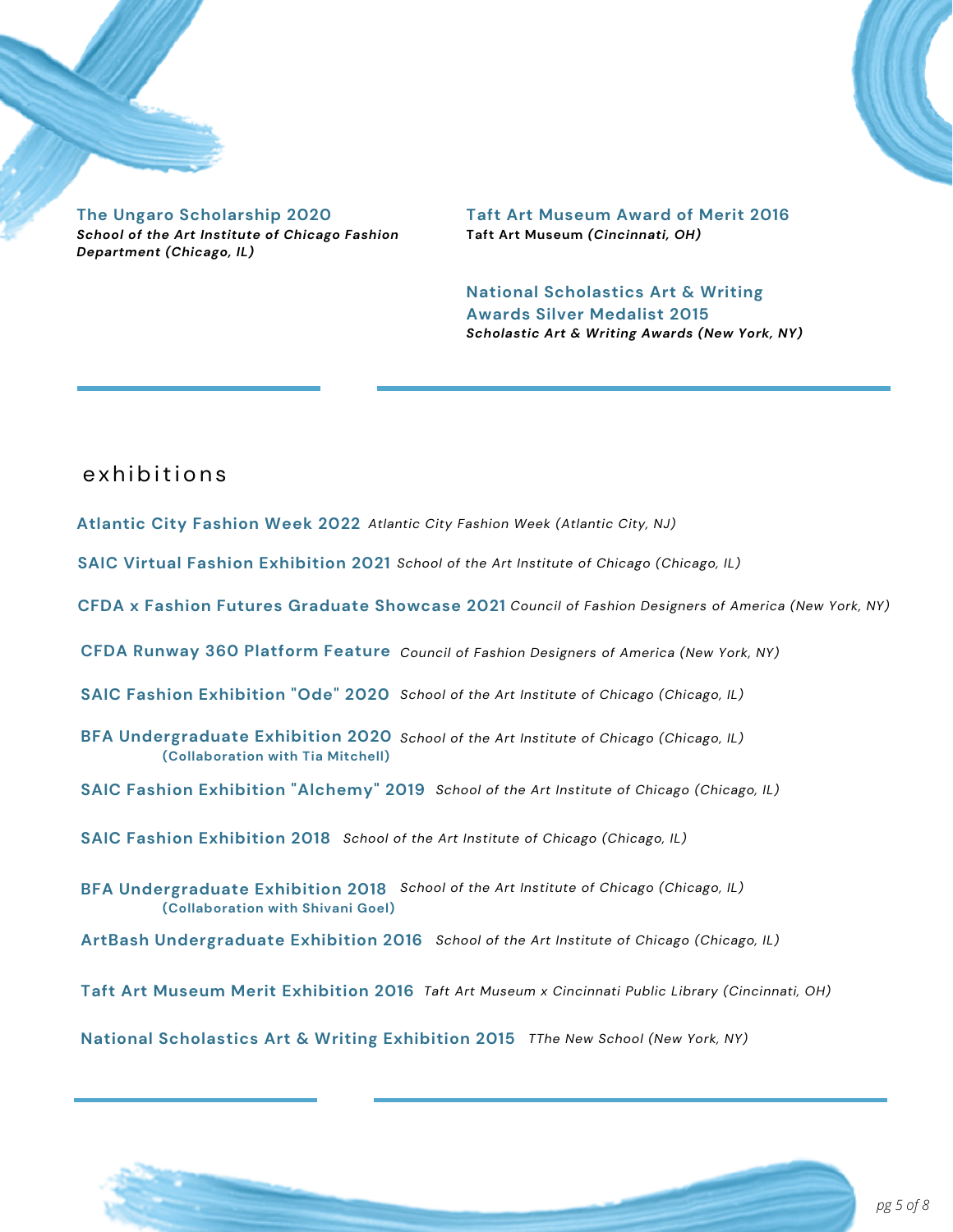# pr e s s

| 04/2022 | "When Will It Finish Loading?" Fashion Editorial (Chicago, IL)<br><b>Vulkan New Era Magazine</b>                                              |
|---------|-----------------------------------------------------------------------------------------------------------------------------------------------|
| 04/2022 | "In My Dreams" Fashion Editorial (Chicago, IL)<br><b>Lady Gunn Magazine</b>                                                                   |
| 02/2022 | "Take to the Water" CVG ArtWorks Mural (Cincinnati, OH)<br><b>ArtWorks Cincinnati</b>                                                         |
| 09/2021 | CFDA x FFGS 2021 Launch Event (New York, NY)<br><b>Council of Fashion Designers of America</b>                                                |
| 09/2020 | "Meet the 2020 CFDA Scholars" CFDA (New York, NY)<br>Kevin Bass, Council of Fashion Designers of America                                      |
| 08/2020 | "In Its 39 Years of History, The CFDA Awards Has The Most Diverse Group of<br><b>Winners" (New York, NY)</b><br><b>Allyson Portee, Forbes</b> |
| 07/2020 | "Student Eliana Batsakis Receives CFDA Design Scholar Award" (Chicago, IL)<br><b>SAIC News</b>                                                |
| 05/2020 | "Future Is Now" Fashion Brochure (Chicago, IL)<br>School of the Art Institute of Chicago                                                      |
| 05/2019 | <b>SAIC Fashion Poster Book 2019 (Chicago, IL)</b><br>School of the Art Institute of Chicago                                                  |
| 05/2018 | SAIC Fashion "Alchemy" 2018 Publication (Chicago, IL)<br>School of the Art Institute of Chicago                                               |
| 08/2016 | Michigan Fashion Issue 2016 (Port Huron, MI)<br><b>Proctor Productions, Miss Universe Organization</b>                                        |
| 08/2016 | Ohio Fashion Issue 2016 (Port Huron, MI)<br><b>Proctor Productions, Miss Universe Organization</b>                                            |

c ertifications

**Bloodborne Pathogens Certification 07.2021 National Health and Safety Association**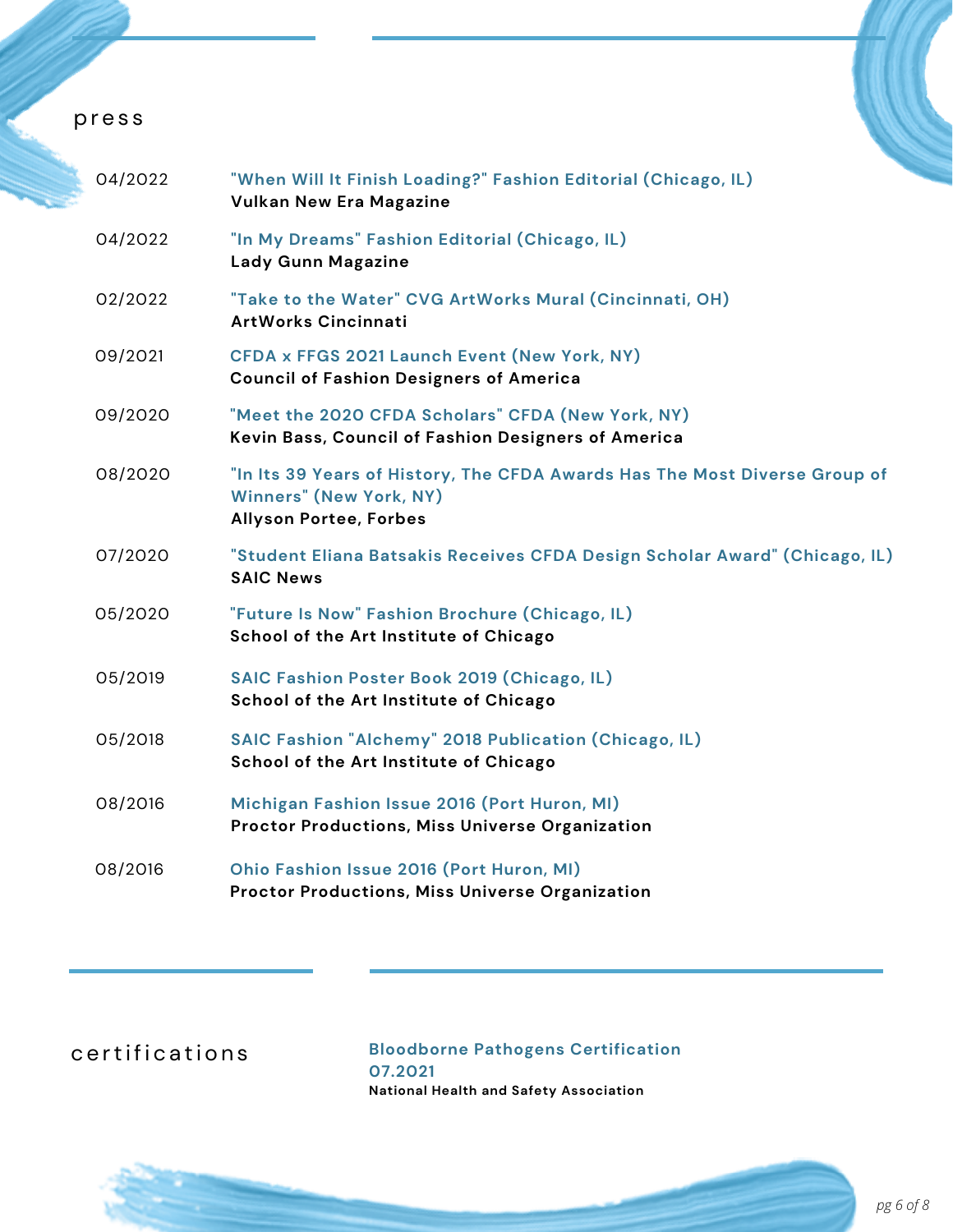# **Standard CPR/AED & First Aid**

**07.2021 National Health and Safety Association**

**Aerial & Scissor Lift Certification 07.2021 American Safety Council**

r e f e r e n c e s

**Rey Pador** *Assistant Professor SAIC* **rpador@saic.edu +1 (312) 371-5980**

**Abigail Glaum-Lathbury** *Associate Professor SAIC* **aglaumlathbury@saic.edu +1 (312) 771-7359**

| creative skills     | • Patterning<br>• Draping<br>• Industrial Sewing<br>• Hand Sewing<br>• Illustration/Sketching | • Technical Flats<br>• Embroidery<br>• Styling<br>• Fitting/Dressing Models<br>• Tech Packs                 |
|---------------------|-----------------------------------------------------------------------------------------------|-------------------------------------------------------------------------------------------------------------|
| software            | • Google Drive<br>Applications<br>• MS Office<br>• Gerber Technologies<br>• Photoshop         | • Illustrator<br>• InDesign<br>• Experience Design<br>• Sync On Set<br>• Canva                              |
| professional skills | • Detail Oriented<br>• Communication<br>• Writing<br>• Organization<br>• Client Support       | • Time Management<br>• Research/Development<br>• Teamwork<br>• Conflict Resolution<br>• Teaching/Mentorship |